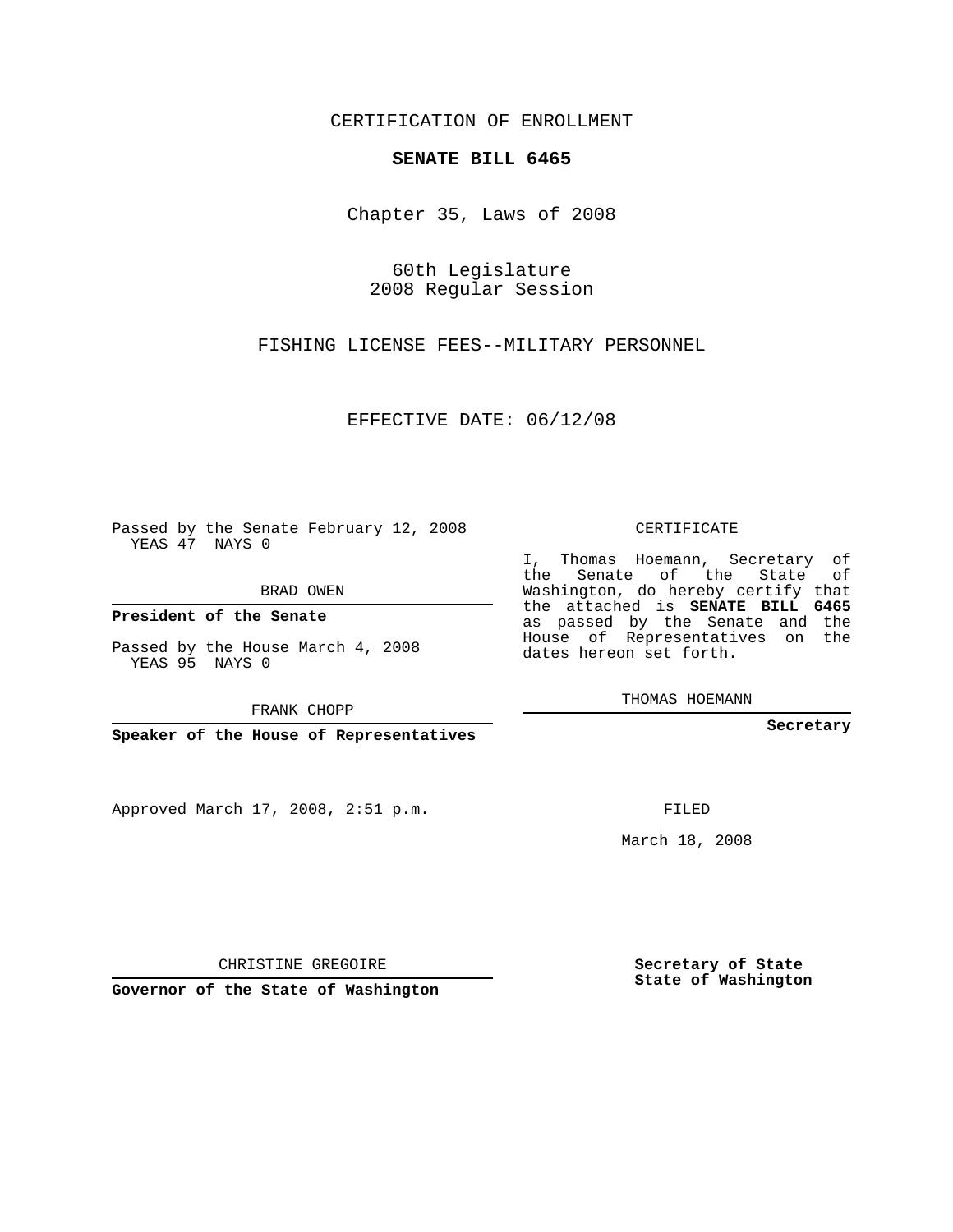## **SENATE BILL 6465** \_\_\_\_\_\_\_\_\_\_\_\_\_\_\_\_\_\_\_\_\_\_\_\_\_\_\_\_\_\_\_\_\_\_\_\_\_\_\_\_\_\_\_\_\_

\_\_\_\_\_\_\_\_\_\_\_\_\_\_\_\_\_\_\_\_\_\_\_\_\_\_\_\_\_\_\_\_\_\_\_\_\_\_\_\_\_\_\_\_\_

Passed Legislature - 2008 Regular Session

## **State of Washington 60th Legislature 2008 Regular Session**

**By** Senators Roach, Benton, Rasmussen, Hargrove, King, Hobbs, Hatfield, Delvin, McCaslin, Kilmer, Rockefeller, and Carrell

Read first time 01/16/08. Referred to Committee on Natural Resources, Ocean & Recreation.

 AN ACT Relating to temporary fishing license fees; and amending RCW 77.32.470.

BE IT ENACTED BY THE LEGISLATURE OF THE STATE OF WASHINGTON:

 **Sec. 1.** RCW 77.32.470 and 2007 c 442 s 5 are each amended to read as follows:

 (1) A personal use saltwater, freshwater, combination, temporary, or family fishing weekend license is required for all persons fifteen years of age or older to fish for or possess fish taken for personal use from state waters or offshore waters.

 (2) The fees for annual personal use saltwater, freshwater, or combination licenses are as follows:

 (a) A combination license allows the holder to fish for or possess fish, shellfish, and seaweed from state waters or offshore waters. The fee for this license is thirty-six dollars for residents, seventy-two dollars for nonresidents, and five dollars for youth. There is an additional fifty-cent surcharge for this license, to be deposited in 17 the rockfish research account created  $((\text{fin})$ ) in RCW 77.12.702.

 (b) A saltwater license allows the holder to fish for or possess fish taken from saltwater areas. The fee for this license is eighteen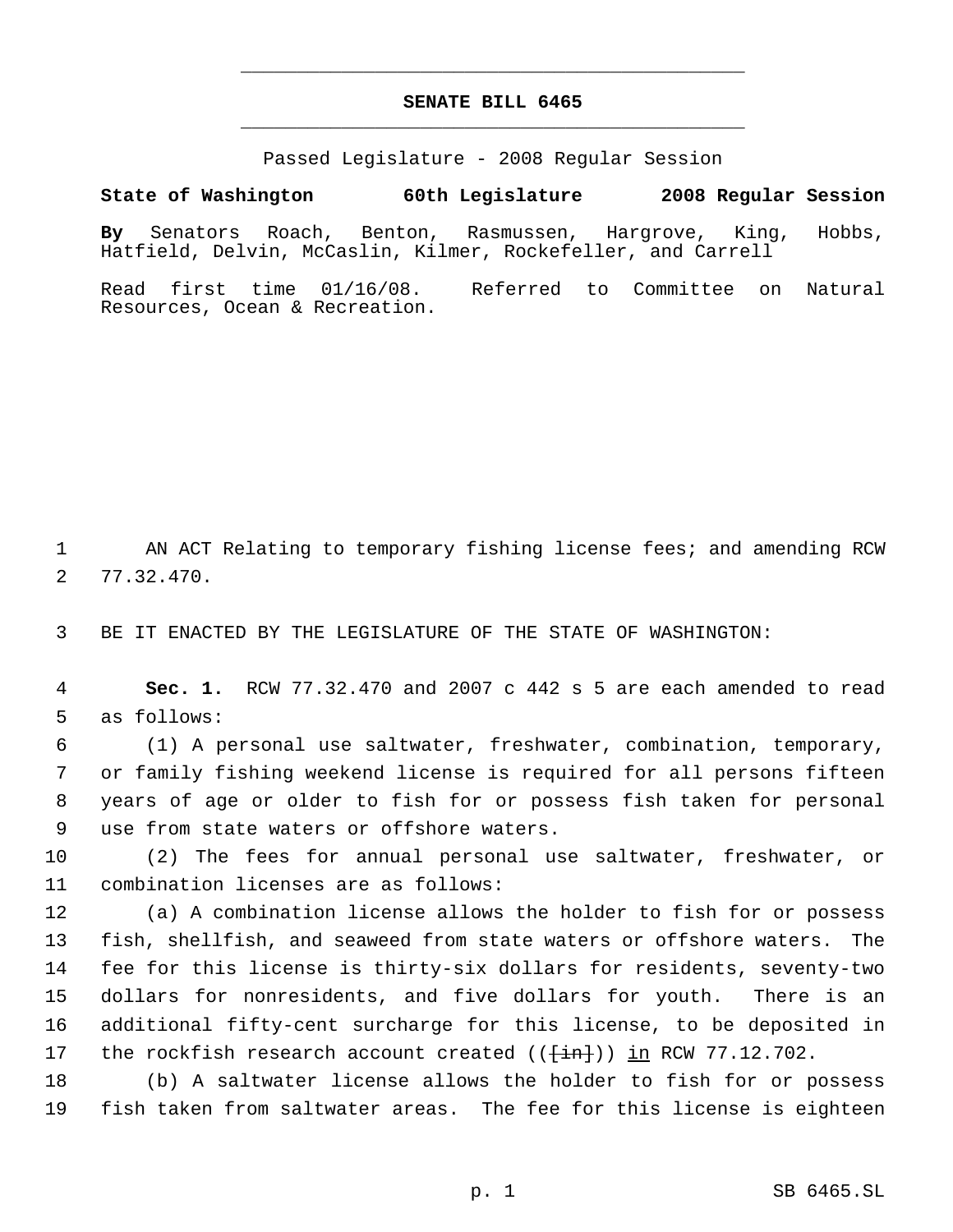dollars for residents, thirty-six dollars for nonresidents, and five dollars for resident seniors. There is an additional fifty-cent surcharge for this license, to be deposited in the rockfish research 4 account created  $((+in))$  in RCW 77.12.702.

 (c) A freshwater license allows the holder to fish for, take, or possess food fish or game fish species in all freshwater areas. The fee for this license is twenty dollars for residents, forty dollars for nonresidents, and five dollars for resident seniors.

 (3)(a) A temporary combination fishing license is valid for one to five consecutive days and allows the holder to fish for or possess fish, shellfish, and seaweed taken from state waters or offshore waters. The fee for this temporary fishing license is:

 (i) One day - Seven dollars for residents and fourteen dollars for nonresidents;

 (ii) Two days - Ten dollars for residents and twenty dollars for nonresidents;

 (iii) Three days - Thirteen dollars for residents and twenty-six dollars for nonresidents;

 (iv) Four days - Fifteen dollars for residents and thirty dollars for nonresidents; and

 (v) Five days - Seventeen dollars for residents and thirty-four dollars for nonresidents.

 (b) The fee for a charter stamp is seven dollars for a one-day temporary combination fishing license for residents and nonresidents for use on a charter boat as defined in RCW 77.65.150.

 (c) A transaction fee to support the automated licensing system will be taken from the amounts set forth in this subsection for temporary licenses.

 (d) Except for active duty military personnel serving in any branch of the United States armed forces, the temporary combination fishing license is not valid on game fish species for an eight-consecutive-day period beginning on the opening day of the lowland lake fishing season.

 (e) The temporary combination fishing license fee for active duty military personnel serving in any branch of the United States armed forces is the resident rate as set forth in (a) of this subsection. Active duty military personnel must provide a valid military 37 identification card at the time of purchase of the temporary license to qualify for the resident rate.